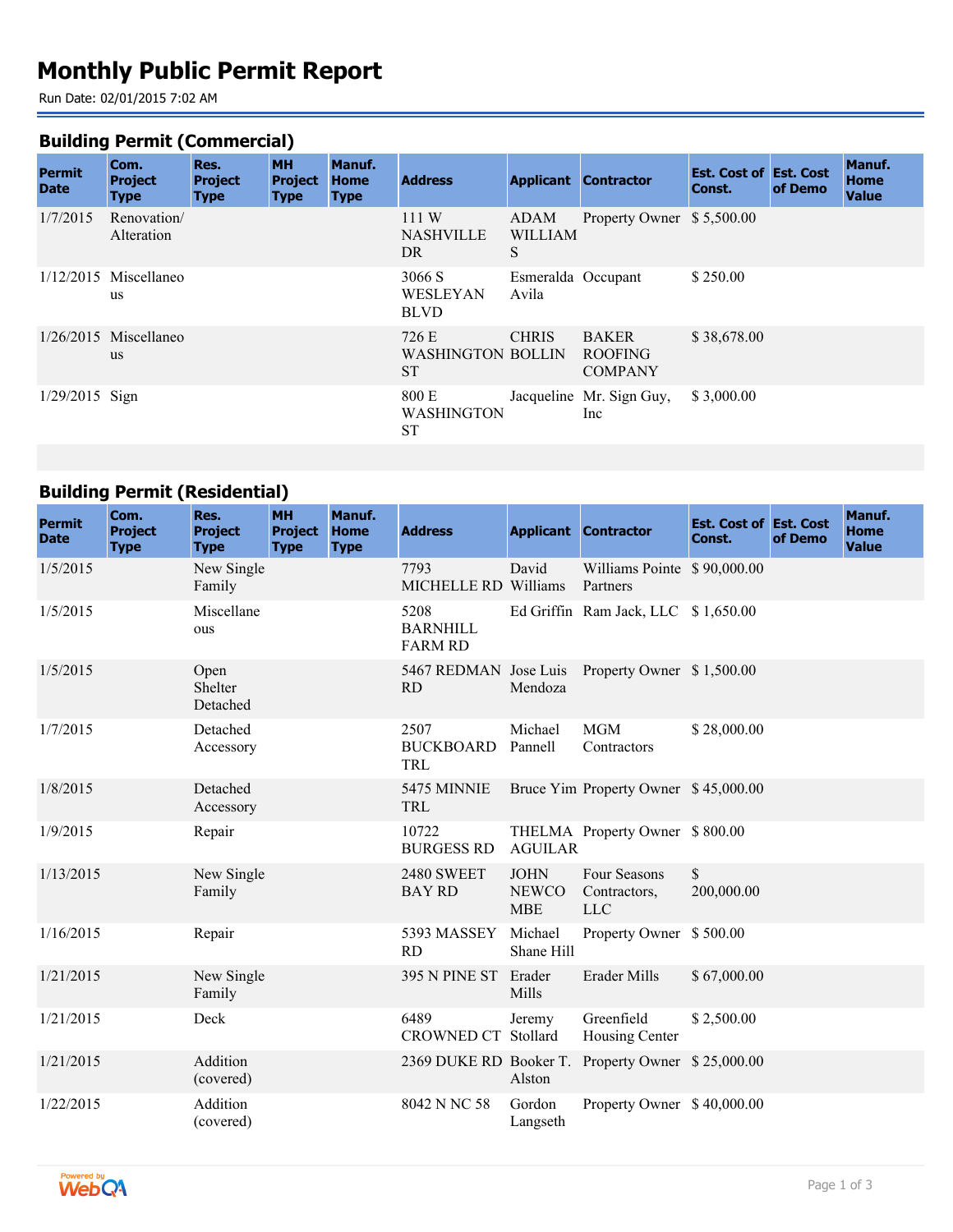## **Building Permit (Residential)**

| <b>Permit</b><br><b>Date</b> | Com.<br><b>Project</b><br><b>Type</b> | Res.<br><b>Project</b><br><b>Type</b> | <b>MH</b><br><b>Project</b><br><b>Type</b> | Manuf.<br><b>Home</b><br><b>Type</b> | <b>Address</b>                              |                          | <b>Applicant Contractor</b>                        | <b>Est. Cost of Est. Cost</b><br>Const. | of Demo | Manuf.<br><b>Home</b><br><b>Value</b> |
|------------------------------|---------------------------------------|---------------------------------------|--------------------------------------------|--------------------------------------|---------------------------------------------|--------------------------|----------------------------------------------------|-----------------------------------------|---------|---------------------------------------|
| 1/22/2015                    |                                       | Open<br>Shelter<br>Detached           |                                            |                                      | 5796 BEND OF James<br>THE RIVER RD Ambrous  |                          | Property Owner \$4,448.00                          |                                         |         |                                       |
| 1/23/2015                    |                                       | Renovation<br>/Alteration             |                                            |                                      | 6333<br>SADDLEHORN AINSLEY CONSTRUCTI<br>DR |                          | TAYLOR AINSLEY<br>ON, INC                          | \$60,000.00                             |         |                                       |
| 1/23/2015                    |                                       | New Single<br>Family                  |                                            |                                      | 2623<br><b>BRANDYMILL Anthony</b><br>DR     | Joe                      | Four Seasons<br>Contractors,<br><b>LLC</b>         | \$<br>160,000.00                        |         |                                       |
| 1/26/2015                    |                                       | Miscellane<br>ous                     |                                            |                                      | 5818 FLEMING SHARON<br><b>CT</b>            | <b>GREER</b>             | B & M Roofing $$6,100.00$<br>Contractors           |                                         |         |                                       |
| 1/26/2015                    |                                       | Deck                                  |                                            |                                      | 3345 COOLEY<br>LN                           | Jeffrey<br>Dudley        | Dudley<br>Construction,<br>Inc.                    | \$5,500.00                              |         |                                       |
| 1/30/2015                    |                                       | Repair                                |                                            |                                      | <b>3708 MILLS</b><br>DR.                    | <b>JONATH</b><br>AN COLE | Property Owner \$ 0.00                             |                                         |         |                                       |
| 1/30/2015                    |                                       | New Single<br>Family                  |                                            |                                      | 4566<br><b>MORNING</b><br><b>STAR CT</b>    | John<br>e                | Four Seasons<br>Newcomb Contractors,<br><b>LLC</b> | \$<br>220,000.00                        |         |                                       |

## **Demolition**

| <b>Permit</b><br><b>Date</b> | Com.<br><b>Project</b><br><b>Type</b> | Res.<br><b>Project</b><br><b>Type</b> | <b>MH</b><br><b>Project</b><br><b>Type</b> | Manuf.<br><b>Home</b><br><b>Type</b> | <b>Address</b>              |                    | <b>Applicant Contractor</b> | <b>Est. Cost of Est. Cost</b><br>Const. | of Demo    | Manuf.<br><b>Home</b><br><b>Value</b> |
|------------------------------|---------------------------------------|---------------------------------------|--------------------------------------------|--------------------------------------|-----------------------------|--------------------|-----------------------------|-----------------------------------------|------------|---------------------------------------|
| 1/6/2015                     |                                       |                                       |                                            |                                      | 6426 WINTERS Emma J.<br>RD. | Sessoms            | Occupant                    |                                         | \$1,000.00 |                                       |
| 1/6/2015                     |                                       |                                       |                                            |                                      | 2256 BARNES                 | James R.<br>Thomas | <b>Property Owner</b>       |                                         | \$ 0.00    |                                       |

## **Manufactured Home Permit**

| <b>Permit</b><br><b>Date</b> | Com.<br><b>Project</b><br><b>Type</b> | Res.<br><b>Project</b><br><b>Type</b> | <b>MH</b><br><b>Project</b><br><b>Type</b> | Manuf.<br>Home<br><b>Type</b> | <b>Address</b>                               |                                | <b>Applicant Contractor</b>                                             | <b>Est. Cost of Est. Cost</b><br>Const. | of Demo | Manuf.<br><b>Home</b><br><b>Value</b> |
|------------------------------|---------------------------------------|---------------------------------------|--------------------------------------------|-------------------------------|----------------------------------------------|--------------------------------|-------------------------------------------------------------------------|-----------------------------------------|---------|---------------------------------------|
| 1/7/2015                     |                                       |                                       | <b>HUD</b>                                 | Singlewid<br>e                | 9903 OLD<br><b>LEWIS</b><br><b>SCHOOL RD</b> | <b>JERRY H</b><br><b>PERRY</b> | Eatmon Mobile<br>Home Movers                                            |                                         |         | \$3,000.00                            |
| 1/9/2015                     |                                       |                                       | <b>HUD</b>                                 | Singlewid 5523<br>e           | <b>SOUTHERN</b><br><b>NASH HIGH</b><br>RD.   | Juan<br><b>Salinas</b>         | L & L Mobile<br>Home Service                                            |                                         |         | \$9,500.00                            |
| 1/28/2015                    |                                       |                                       | <b>HUD</b>                                 | Multi-<br>Sectional           | 9292 W<br><b>MOUNT DR</b>                    | Tony<br>Joyner                 | $L & L$ Mobile<br>Home Service                                          |                                         |         | \$<br>116,110.00                      |
| 1/28/2015                    |                                       |                                       | <b>HUD</b>                                 | Multi-<br>Sectional           | 5486 NC 48                                   | Tony<br>Joyner                 | $L & L$ Mobile<br>Home Service                                          |                                         |         | \$77,811.00                           |
| 1/29/2015                    |                                       |                                       | <b>HUD</b>                                 | Multi-<br>Sectional           | 13919 OLD<br><b>SMITHFIELD</b><br>RD.        | <b>JOSE M</b>                  | Harold Lee<br><b>RAMIREZ Person Mobile</b><br><b>GUZMAN</b> Home Movers |                                         |         | \$3,300.00                            |